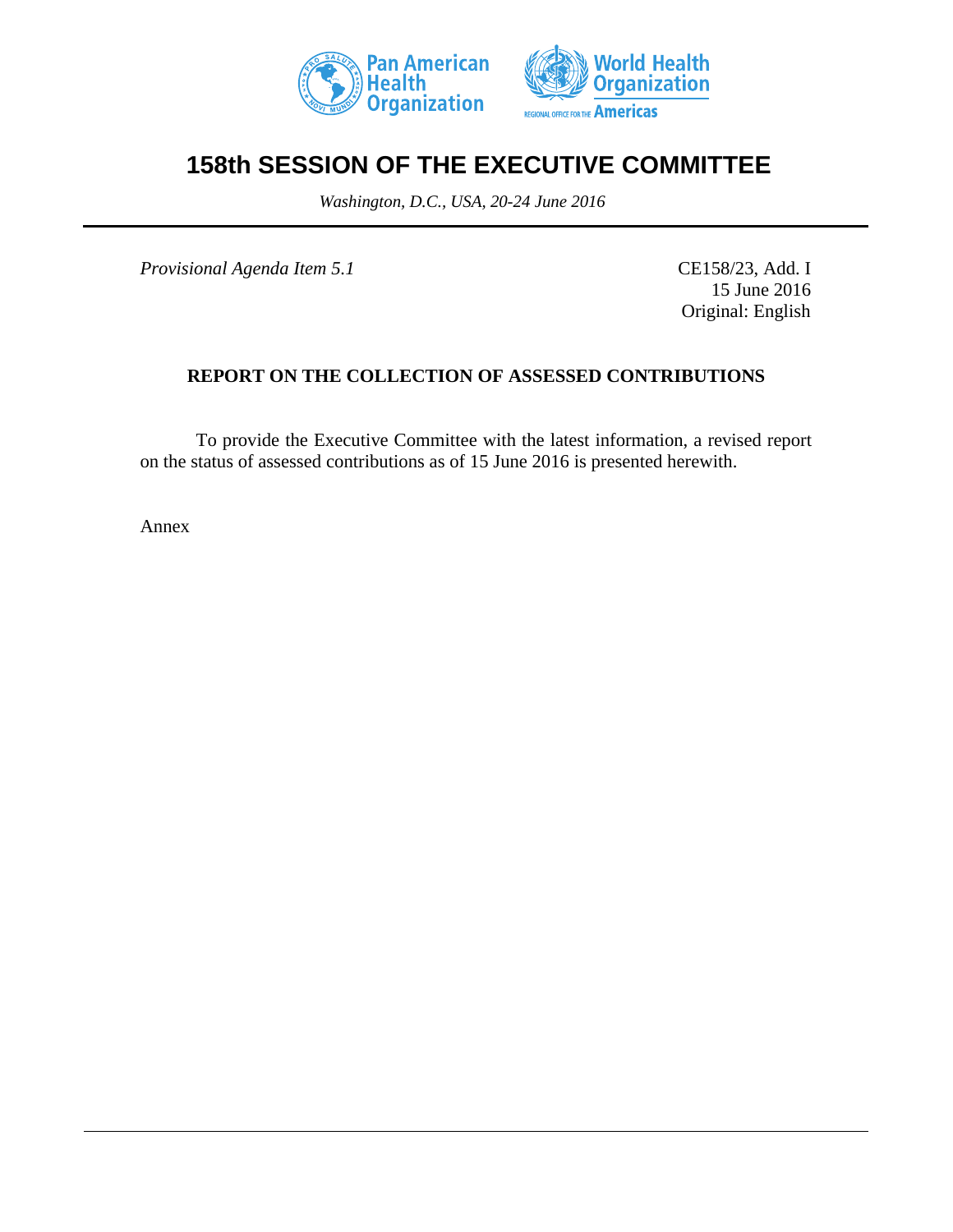| <b>ANNEX</b>                                                                                            |  |                               |                    |                   |                              |                     |                 |  |  |
|---------------------------------------------------------------------------------------------------------|--|-------------------------------|--------------------|-------------------|------------------------------|---------------------|-----------------|--|--|
| PAN AMERICAN HEALTH ORGANIZATION                                                                        |  |                               |                    |                   |                              |                     |                 |  |  |
| STATEMENT OF ASSESSED CONTRIBUTIONS DUE FROM MEMBER STATES, PARTICIPATING STATES, AND ASSOCIATE MEMBERS |  |                               |                    |                   |                              |                     |                 |  |  |
|                                                                                                         |  |                               | AS OF 13 JUNE 2016 |                   |                              |                     |                 |  |  |
|                                                                                                         |  |                               | (in U.S. Dollars)  |                   |                              |                     |                 |  |  |
| <b>MEMBERS</b>                                                                                          |  | 2014                          | 2015               | 2016              | <b>BALANCE DUE COLLECTED</b> |                     | <b>BALANCE</b>  |  |  |
|                                                                                                         |  |                               |                    |                   | 1/1/2016                     | in 2016             | <b>DUE</b>      |  |  |
| <b>ANTIGUA AND BARBUDA</b>                                                                              |  |                               |                    | 21,201            | 21.201                       | 21,201              |                 |  |  |
| <b>ARGENTINA</b>                                                                                        |  |                               | 2,316,496          | 2,312,820         | 4,629,316                    | 2,316,496           | 2,312,820       |  |  |
| <b>ARUBA</b>                                                                                            |  |                               | 16,354             | 21,201            | 37,555                       | 16,354              | 21,201          |  |  |
| <b>BAHAMAS</b>                                                                                          |  |                               |                    | 47,220            | 47,220                       | 47,220              | 0               |  |  |
| <b>BARBADOS</b>                                                                                         |  |                               |                    | 32,765            | 32,765                       | 32,765              |                 |  |  |
| 21,201<br><b>BELIZE</b><br>21,201<br>21,201<br>0                                                        |  |                               |                    |                   |                              |                     |                 |  |  |
| <b>BOLIVIA</b>                                                                                          |  |                               |                    | 53,966            | 53,966                       | 0                   | 53,966          |  |  |
| <b>BRAZIL</b>                                                                                           |  | 1,108,559                     | 9,563,242          | 11,975,589        | 22,647,390                   | 7,923,385           | 14,724,005      |  |  |
| CANADA (3)                                                                                              |  |                               |                    | 10,198,573        | 10,198,573                   | 10,198,573          |                 |  |  |
| <b>CHILE</b>                                                                                            |  |                               |                    | 1,298,070         | 1,298,070                    | 0                   | 1,298,070       |  |  |
| <b>COLOMBIA (3)</b>                                                                                     |  |                               | 1,009,138          | 1,263,378         | 2,272,516                    | 0                   | 2,272,516       |  |  |
| <b>COSTA RICA</b>                                                                                       |  |                               | 75                 | 221,645           | 221,720                      | 91,320              | 130,400         |  |  |
|                                                                                                         |  |                               |                    |                   |                              |                     |                 |  |  |
| <b>CUBA</b>                                                                                             |  |                               |                    | 127,205           | 127,205                      | 0                   | 127,205         |  |  |
| <b>CURAÇAO</b>                                                                                          |  |                               |                    | 21,201            | 21,201                       | O                   | 21,201          |  |  |
| <b>DOMINICA</b>                                                                                         |  |                               |                    | 21,201            | 21,201                       | 21,201              |                 |  |  |
| <b>DOMINICAN REPUBLIC</b>                                                                               |  |                               |                    | 305.485           | 305,485                      | 304,754             | 731             |  |  |
| <b>ECUADOR</b>                                                                                          |  |                               |                    | 310,303           | 310,303                      | $\bf{0}$            | 310,303         |  |  |
| <b>EL SALVADOR</b>                                                                                      |  | 109,668                       | 109,668            | 82,876            | 302,212                      | 109,668             | 192,544         |  |  |
|                                                                                                         |  |                               |                    |                   |                              |                     |                 |  |  |
| <b>FRANCE</b>                                                                                           |  |                               | 240                | 123,447           | 123,687                      | 0<br>$\bf{0}$       | 123,687         |  |  |
| <b>GRENADA</b><br><b>GUATEMALA</b>                                                                      |  |                               | 21,164             | 21,201            | 42,365                       |                     | 42,365          |  |  |
| <b>GUYANA</b>                                                                                           |  |                               |                    | 139,733<br>21,201 | 139,733<br>21,201            | 138,701<br>$\bf{0}$ | 1,032<br>21,201 |  |  |
| <b>HAITI</b>                                                                                            |  |                               |                    | 25,056            | 25,056                       | 25,056              |                 |  |  |
| <b>HONDURAS</b>                                                                                         |  |                               |                    | 40,474            | 40,474                       | 0                   | 40,474          |  |  |
|                                                                                                         |  |                               |                    |                   |                              |                     |                 |  |  |
| <b>JAMAICA</b>                                                                                          |  |                               |                    | 67,457            | 67,457                       |                     | 67,457          |  |  |
| <b>MEXICO</b>                                                                                           |  |                               |                    | 6,541,426         | 6,541,426                    | 6,505,275           | 36,151          |  |  |
| <b>NETHERLANDS</b>                                                                                      |  |                               |                    | 21,201            | 21,201                       | 0                   | 21,201          |  |  |
| <b>NICARAGUA</b>                                                                                        |  |                               |                    | 25,056            | 25,056                       | 25,056              | 0               |  |  |
| <b>PANAMA</b>                                                                                           |  |                               |                    | 169,607           | 169,607                      | 151,996             | 17,611          |  |  |
| PARAGUAY                                                                                                |  |                               |                    | 72,276            | 72,276                       | 0                   | 72,276          |  |  |
|                                                                                                         |  |                               |                    |                   |                              |                     |                 |  |  |
| PERU                                                                                                    |  |                               |                    | 828,761           | 828,761                      | 0                   | 828,761         |  |  |
| <b>PUERTO RICO</b>                                                                                      |  | 80,808                        | 80,808             | 79,214            | 240,830                      |                     | 240,830         |  |  |
| <b>SAINT KITTS AND NEVIS</b><br><b>SAINT LUCIA</b>                                                      |  |                               |                    | 21,201            | 21,201                       | 21,201              |                 |  |  |
| <b>SAINT VINCENT AND THE GRENADINES</b>                                                                 |  |                               |                    | 21,201            | 21,201<br>21,201             | 21,201              | 21,201          |  |  |
| <b>SINT MAARTEN</b>                                                                                     |  |                               | 16,170             | 21,201<br>21,201  | 37,371                       |                     | 37,371          |  |  |
|                                                                                                         |  |                               |                    |                   |                              |                     |                 |  |  |
| <b>SURINAME</b>                                                                                         |  |                               |                    | 25,056            | 25,056                       | 0                   | 25,056          |  |  |
| <b>TRINIDAD AND TOBAGO</b>                                                                              |  |                               |                    | 130,096           | 130,096                      | 130,096             | 0               |  |  |
| <b>UNITED KINGDOM</b>                                                                                   |  |                               |                    | 25,730            | 25,730                       | 11,840              | 13,890          |  |  |
| <b>UNITED STATES (3)</b>                                                                                |  |                               | 25,555,653         | 63,285,660        | 88,841,313                   | 32,242,937          | 56,598,376      |  |  |
| <b>URUGUAY</b>                                                                                          |  |                               |                    | 238,028           | 238,028                      | 0                   | 238,028         |  |  |
| <b>VENEZUELA (3)</b>                                                                                    |  | 2,132,932                     | 2,132,932          | 2,091,119         | 6,356,983                    | 0                   | 6,356,983       |  |  |
| <b>TOTAL</b>                                                                                            |  | 3,431,967                     | 40,821,940         | 102,392,503       | 146,646,410                  | 60,356,296          | 86,290,114      |  |  |
| (1) COUNTRIES SUBJECT TO ARTICLE 6.B                                                                    |  |                               |                    |                   |                              |                     |                 |  |  |
| (2) COUNTRIES WITH DEFERRED PAYMENT PLAN AND SUBJECT TO ARTICLE 6.B                                     |  |                               |                    |                   |                              |                     |                 |  |  |
| (3) COUNTRIES SUBJECT TO ADJUSTMENT FOR TAX EQUALIZATION FUND                                           |  |                               |                    |                   |                              |                     |                 |  |  |
| (4) COUNTRIES WITH DEFERRED PAYMENT PLAN NOT SUBJECT TO ARTICLE 6.B                                     |  |                               |                    |                   |                              |                     |                 |  |  |
| (5) NEW ASSOCIATE MEMBER PURSUANT TO RESOLUTION CSP28.R1 (2012)                                         |  |                               |                    |                   | <b>BALANCE DUE COLLECTED</b> |                     | <b>BALANCE</b>  |  |  |
|                                                                                                         |  |                               |                    |                   |                              | in 2016             | <b>DUE</b>      |  |  |
| <b>AMOUNT CONTRIBUTIONS FOR 2016</b><br><b>ADVANCE PAYMENTS</b><br>102,392,503                          |  |                               |                    |                   |                              | 24,434,665          | 77,957,838      |  |  |
|                                                                                                         |  | <b>CONTRIBUTIONS FOR 2015</b> |                    |                   | 40.821.940                   | 34.703.404          | 6.118.536       |  |  |

|                                |               |                                | 11 114 V I V | .          | ◡◡         |
|--------------------------------|---------------|--------------------------------|--------------|------------|------------|
| <b>ADVANCE PAYMENTS</b>        | <b>AMOUNT</b> | <b>ICONTRIBUTIONS FOR 2016</b> | 102,392,503  | 24,434,665 | 77,957,838 |
|                                |               | <b>ICONTRIBUTIONS FOR 2015</b> | 40.821.940   | 34.703.404 | 6,118,536  |
| <b>Bahamas</b>                 |               | 47.220 CONTRIBUTIONS FOR 2014  | 3.431.967    | 1.218.227  | 2,213,740  |
| Saint Vincent & the Grenadines | 21.201        | <b>PRIOR YEARS</b>             |              |            |            |
|                                |               | <b>TOTAL</b>                   | 146,646,410  | 60.356.296 | 86,290,114 |
|                                |               |                                |              |            |            |
|                                |               |                                |              |            |            |
| <b>TOTAL</b>                   | 68.421        |                                |              |            |            |
|                                |               |                                |              |            |            |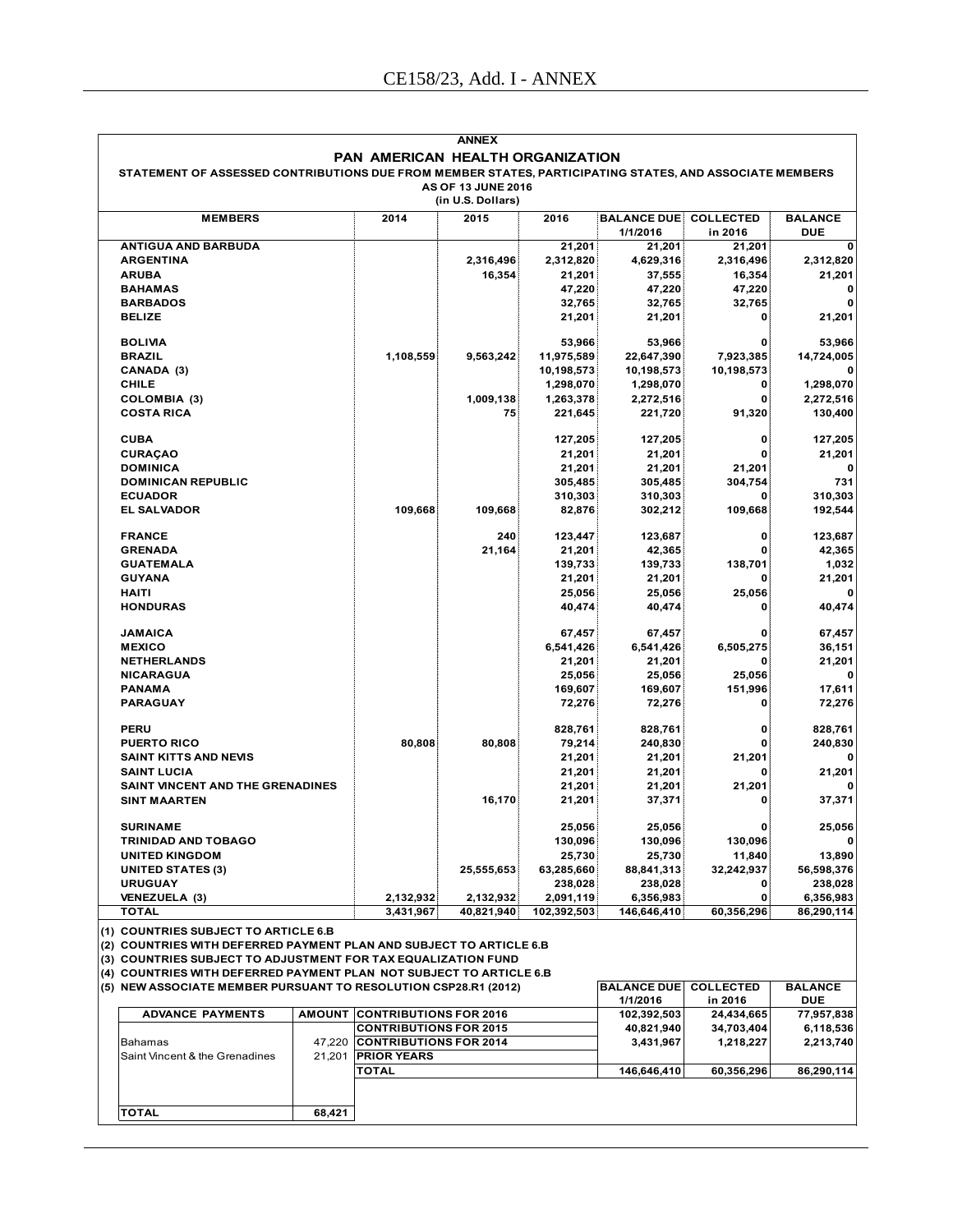Г

| <b>PAN AMERICAN HEALTH ORGANIZATION</b><br>DETAIL OF RECEIPT AND APPLICATION OF ASSESSED CONTRIBUTION PAYMENTS |                                |               |           |           |            |  |  |
|----------------------------------------------------------------------------------------------------------------|--------------------------------|---------------|-----------|-----------|------------|--|--|
| FOR THE PERIOD 1 JANUARY TO 13 JUNE 2016                                                                       |                                |               |           |           |            |  |  |
| (in U.S. Dollars)                                                                                              |                                |               |           |           |            |  |  |
|                                                                                                                | <b>PAYMENTS APPLIED</b>        |               |           |           |            |  |  |
| <b>COUNTRY</b>                                                                                                 | <b>DATE</b><br><b>RECEIVED</b> | <b>AMOUNT</b> | 2014      | 2015      | 2016       |  |  |
| <b>ANTIGUA AND</b><br><b>BARBUDA</b>                                                                           | 8 III 16                       | 21,201        |           |           | 21,201     |  |  |
| <b>ARGENTINA</b>                                                                                               | 4116                           | 1,158,248     |           | 1,158,248 |            |  |  |
|                                                                                                                | 4116                           | 1,158,248     |           | 1,158,248 |            |  |  |
| <b>ARUBA</b>                                                                                                   | 1   2016                       | 16,354        |           | 16,354    |            |  |  |
| <b>BAHAMAS</b>                                                                                                 | 5 II 16                        | 47,220        |           |           | 47,220     |  |  |
| <b>BARBADOS</b>                                                                                                | 8 IV 16                        | 32,765        |           |           | 32,765     |  |  |
| <b>BELIZE</b>                                                                                                  |                                |               |           |           |            |  |  |
| <b>BOLIVIA</b>                                                                                                 |                                |               |           |           |            |  |  |
| <b>BRAZIL</b>                                                                                                  | 4116                           | 1,064,838     | 1,064,838 |           |            |  |  |
|                                                                                                                | 17 II 16                       | 43,721        | 43,721    |           |            |  |  |
|                                                                                                                | 21 III 16                      | 6,814,826     |           | 6,814,826 |            |  |  |
| <b>CANADA</b>                                                                                                  | 27 I 16                        | 10,198,573    |           |           | 10,198,573 |  |  |
| <b>CHILE</b>                                                                                                   |                                |               |           |           |            |  |  |
| <b>COLOMBIA</b>                                                                                                |                                |               |           |           |            |  |  |
| <b>COSTA RICA</b>                                                                                              | 10 II 16                       | 18,256        |           | 75        | 18,181     |  |  |
|                                                                                                                | 10 II 16                       | 18,256        |           |           | 18,256     |  |  |
|                                                                                                                | 14 IV 16                       | 18,256        |           |           | 18,256     |  |  |
|                                                                                                                | 20 IV 16                       | 18,227        |           |           | 18,227     |  |  |
|                                                                                                                | 25 V 16                        | 18,325        |           |           | 18,325     |  |  |
| <b>CUBA</b>                                                                                                    |                                |               |           |           |            |  |  |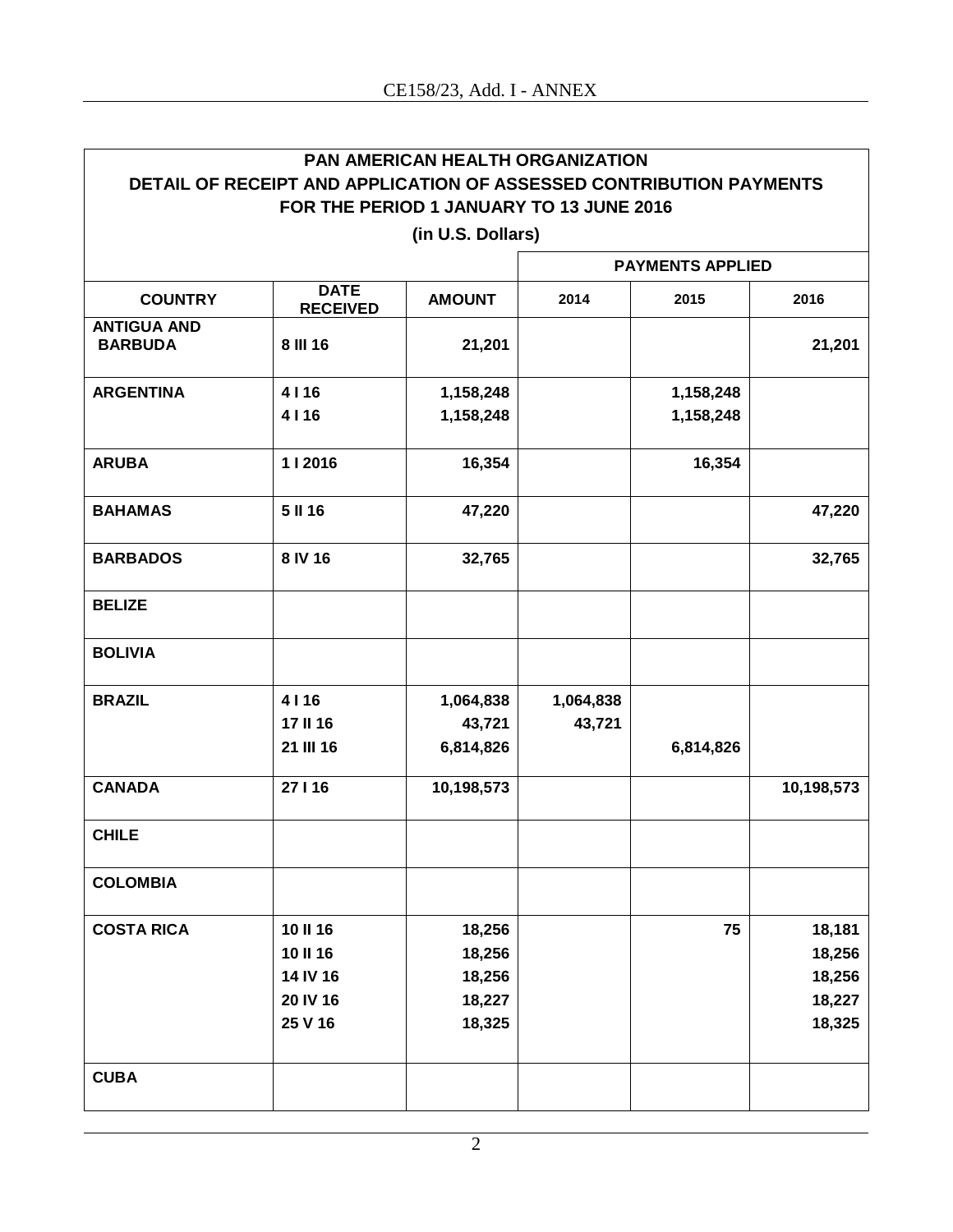| <b>PAN AMERICAN HEALTH ORGANIZATION</b>                                                                         |                                                 |                              |         |                         |                              |  |  |
|-----------------------------------------------------------------------------------------------------------------|-------------------------------------------------|------------------------------|---------|-------------------------|------------------------------|--|--|
| DETAIL OF RECEIPT AND APPLICATION OF ASSESSED CONTRIBUTION PAYMENTS<br>FOR THE PERIOD 1 JANUARY TO 13 JUNE 2016 |                                                 |                              |         |                         |                              |  |  |
| (in U.S. Dollars)                                                                                               |                                                 |                              |         |                         |                              |  |  |
|                                                                                                                 |                                                 |                              |         | <b>PAYMENTS APPLIED</b> |                              |  |  |
| <b>COUNTRY</b>                                                                                                  | <b>DATE</b><br><b>RECEIVED</b>                  | <b>AMOUNT</b>                | 2014    | 2015                    | 2016                         |  |  |
| <b>CURAÇAO</b>                                                                                                  |                                                 |                              |         |                         |                              |  |  |
| <b>DOMINICA</b>                                                                                                 | 26   16                                         | 21,201                       |         |                         | 21,201                       |  |  |
| <b>DOMINICAN</b><br><b>REPUBLIC</b>                                                                             | 1 VI 16                                         | 304,754                      |         |                         | 304,754                      |  |  |
| <b>ECUADOR</b>                                                                                                  |                                                 |                              |         |                         |                              |  |  |
| <b>EL SALVADOR</b>                                                                                              | 31 V 16                                         | 109,668                      | 109,668 |                         |                              |  |  |
| <b>FRANCE</b>                                                                                                   |                                                 |                              |         |                         |                              |  |  |
| <b>GRENADA</b>                                                                                                  |                                                 |                              |         |                         |                              |  |  |
| <b>GUATEMALA</b>                                                                                                | 31116<br>(Adv. Payment)<br>26 IV 16             | 813<br>137,888               |         |                         | 813<br>137,888               |  |  |
| <b>GUYANA</b>                                                                                                   |                                                 |                              |         |                         |                              |  |  |
| <b>HAITI</b>                                                                                                    | 5 1 2016                                        | 25,056                       |         |                         | 25,056                       |  |  |
| <b>HONDURAS</b>                                                                                                 |                                                 |                              |         |                         |                              |  |  |
| <b>JAMAICA</b>                                                                                                  |                                                 |                              |         |                         |                              |  |  |
| <b>MEXICO</b>                                                                                                   | 31   16<br>(Adv. Payment)<br>25 IV 16<br>2 V 16 | 6,208<br>6,466,476<br>32,591 |         |                         | 6,208<br>6,466,476<br>32,591 |  |  |
| <b>NETHERLANDS</b>                                                                                              |                                                 |                              |         |                         |                              |  |  |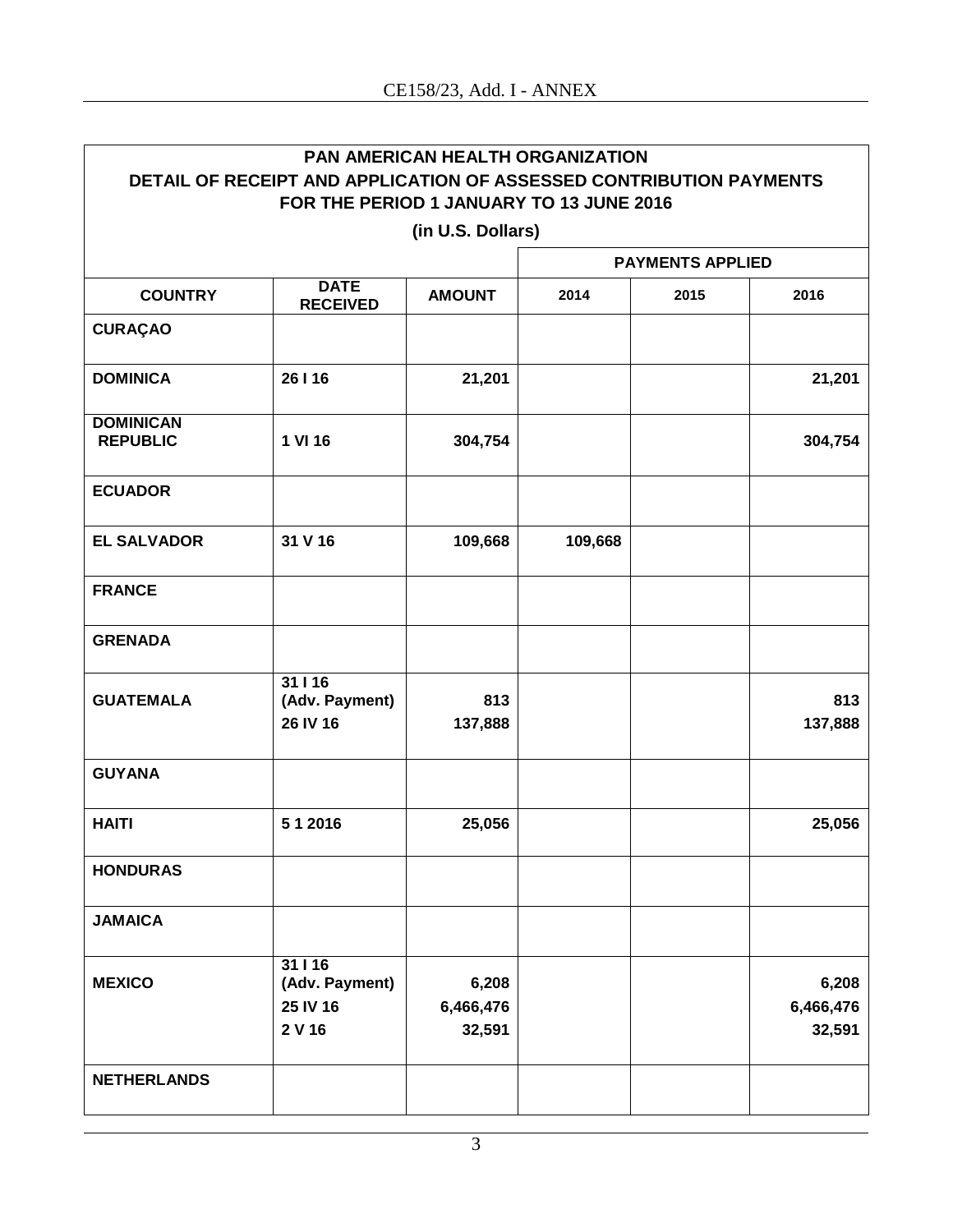| <b>PAN AMERICAN HEALTH ORGANIZATION</b>                             |                                |                   |      |                         |              |  |
|---------------------------------------------------------------------|--------------------------------|-------------------|------|-------------------------|--------------|--|
| DETAIL OF RECEIPT AND APPLICATION OF ASSESSED CONTRIBUTION PAYMENTS |                                |                   |      |                         |              |  |
| FOR THE PERIOD 1 JANUARY TO 13 JUNE 2016                            |                                |                   |      |                         |              |  |
|                                                                     |                                | (in U.S. Dollars) |      |                         |              |  |
|                                                                     |                                |                   |      | <b>PAYMENTS APPLIED</b> |              |  |
| <b>COUNTRY</b>                                                      | <b>DATE</b><br><b>RECEIVED</b> | <b>AMOUNT</b>     | 2014 | 2015                    | 2016         |  |
| <b>NICARAGUA</b>                                                    | 2 II 16                        | 25,056            |      |                         | 25,056       |  |
| <b>PANAMA</b>                                                       | 12 IV 16                       | 151,996           |      |                         | 151,996      |  |
| <b>PARAGUAY</b>                                                     |                                |                   |      |                         |              |  |
| <b>PERU</b>                                                         |                                |                   |      |                         |              |  |
| <b>PUERTO RICO</b>                                                  |                                |                   |      |                         |              |  |
| <b>SAINT KITTS AND</b><br><b>NEVIS</b>                              | 18 II 16                       | 21,201            |      |                         | 21,201       |  |
| <b>SAINT LUCIA</b>                                                  |                                |                   |      |                         |              |  |
| <b>SAINT VINCENT AND</b><br>THE GRENADINES                          | 20 V 16                        | 21,201            |      |                         | 21,201       |  |
| <b>SINT MAARTEN</b>                                                 |                                |                   |      |                         |              |  |
| <b>SURINAME</b>                                                     |                                |                   |      |                         |              |  |
| <b>TRINIDAD AND</b><br><b>TOBAGO</b>                                | 8 III 16                       | 130,096           |      |                         | 130,096      |  |
| <b>UNITED KINGDOM</b>                                               | 26   16                        | 198               |      |                         | 198<br>7,330 |  |
|                                                                     | 28116<br>2 II 16               | 7,330             |      |                         |              |  |
|                                                                     |                                | 3,648             |      |                         | 3,648        |  |
|                                                                     | 11 V 16                        | 664               |      |                         | 664          |  |
| <b>UNITED STATES OF</b><br><b>AMERICA</b>                           | 16 III 16                      | 16,421,522        |      | 16,421,522              |              |  |
|                                                                     | 9 VI 16                        | 15,821,415        |      | 9,134,131               | 6,687,284    |  |
| <b>URUGUAY</b>                                                      |                                |                   |      |                         |              |  |